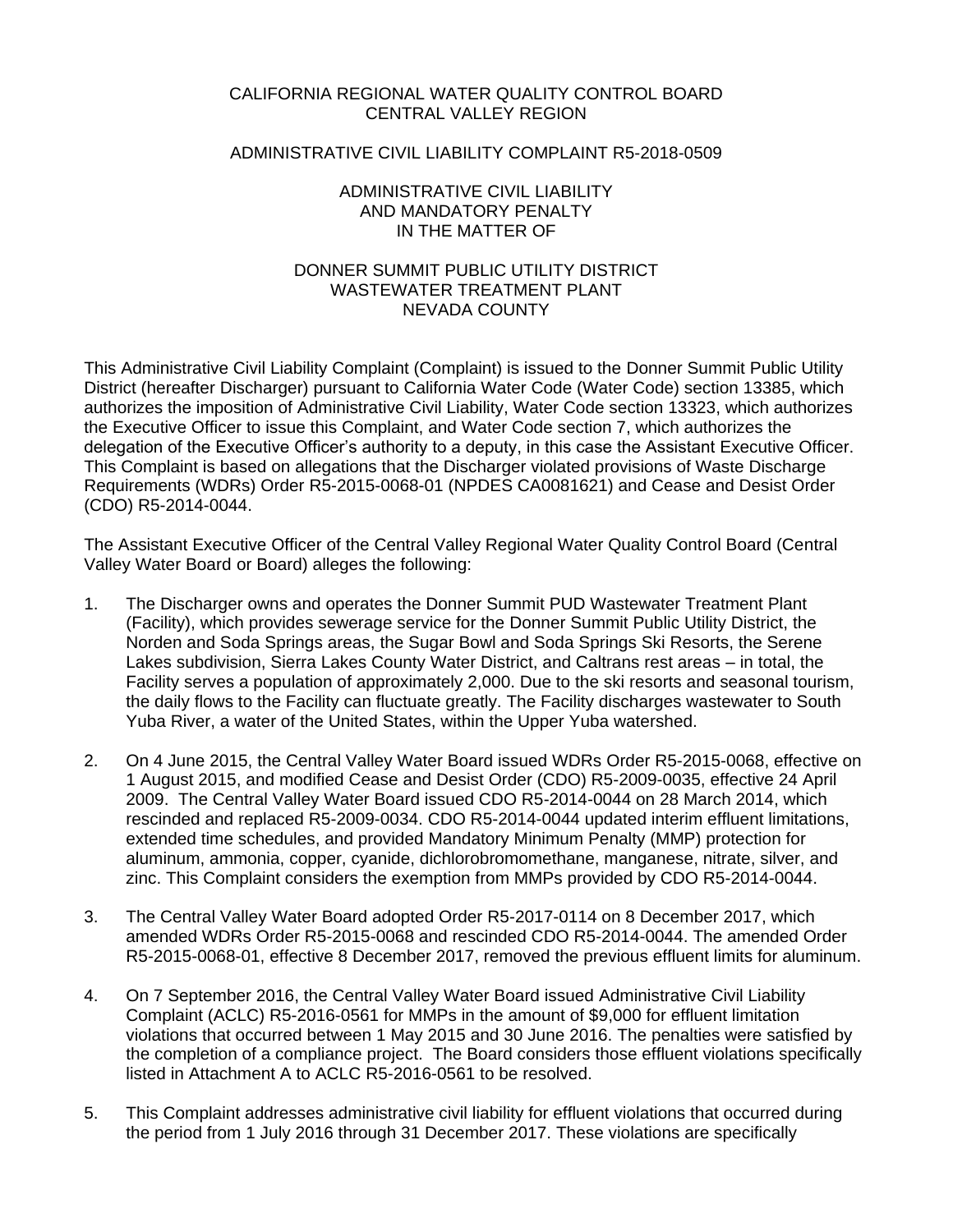identified in Attachment A to this Complaint, and are subject to mandatory minimum penalties. Attachment A is incorporated herein by reference.

- 6. On 26 January 2018, Central Valley Water Board staff issued a draft Record of Violations for effluent limitation violations from 1 July 2016 through 31 December 2017. The Discharger responded on 27 February 2018 and did not dispute the violations.
- 7. Water Code section 13385(h) and (i) require assessment of mandatory penalties and state, in part, the following:

Water Code section 13385(h)(1) states:

Notwithstanding any other provision of this division, and except as provided in subdivisions (j), (k), and (l), a mandatory minimum penalty of three thousand dollars (\$3,000) shall be assessed for each serious violation.

Water Code section 13385(h)(2) states:

For the purposes of this section, a "serious violation" means any waste discharge that violates the effluent limitations contained in the applicable waste discharge requirements for a Group II pollutant, as specified in Appendix A to Section 123.45 of Title 40 of the Code of Federal Regulations, by 20 percent or more or for a Group I pollutant, as specified in Appendix A to Section 123.45 of Title 40 of the Code of Federal Regulations, by 40 percent or more.

Water Code section 13385 subdivision (i)(1) states, in part:

Notwithstanding any other provision of this division, and except as provided in subdivisions (j), (k), and (l), a mandatory minimum penalty of three thousand dollars (\$3,000) shall be assessed for each violation whenever the person does any of the following four or more times in any period of six consecutive months, except that the requirement to assess the mandatory minimum penalty shall not be applicable to the first three violations:

- A) Violates a waste discharge requirement effluent limitation.
- B) Fails to file a report pursuant to Section 13260.
- C) Files an incomplete report pursuant to Section 13260.
- D) Violates a toxicity effluent limitation contained in the applicable waste discharge requirements where the waste discharge requirements do not contain pollutant-specific effluent limitations for toxic pollutants.
- 8. Water Code section 13323 states, in part:

Any executive officer of a regional board may issue a complaint to any person on whom administrative civil liability may be imposed pursuant to this article. The complaint shall allege the act or failure to act that constitutes a violation of law, the provision of law authorizing civil liability to be imposed pursuant to this article, and the proposed civil liability.

9. Water Code section 13385, subdivision (j) exempts certain violations from the mandatory minimum penalties, and states, in part:

Subdivisions (h) and (i) do not apply to any of the following: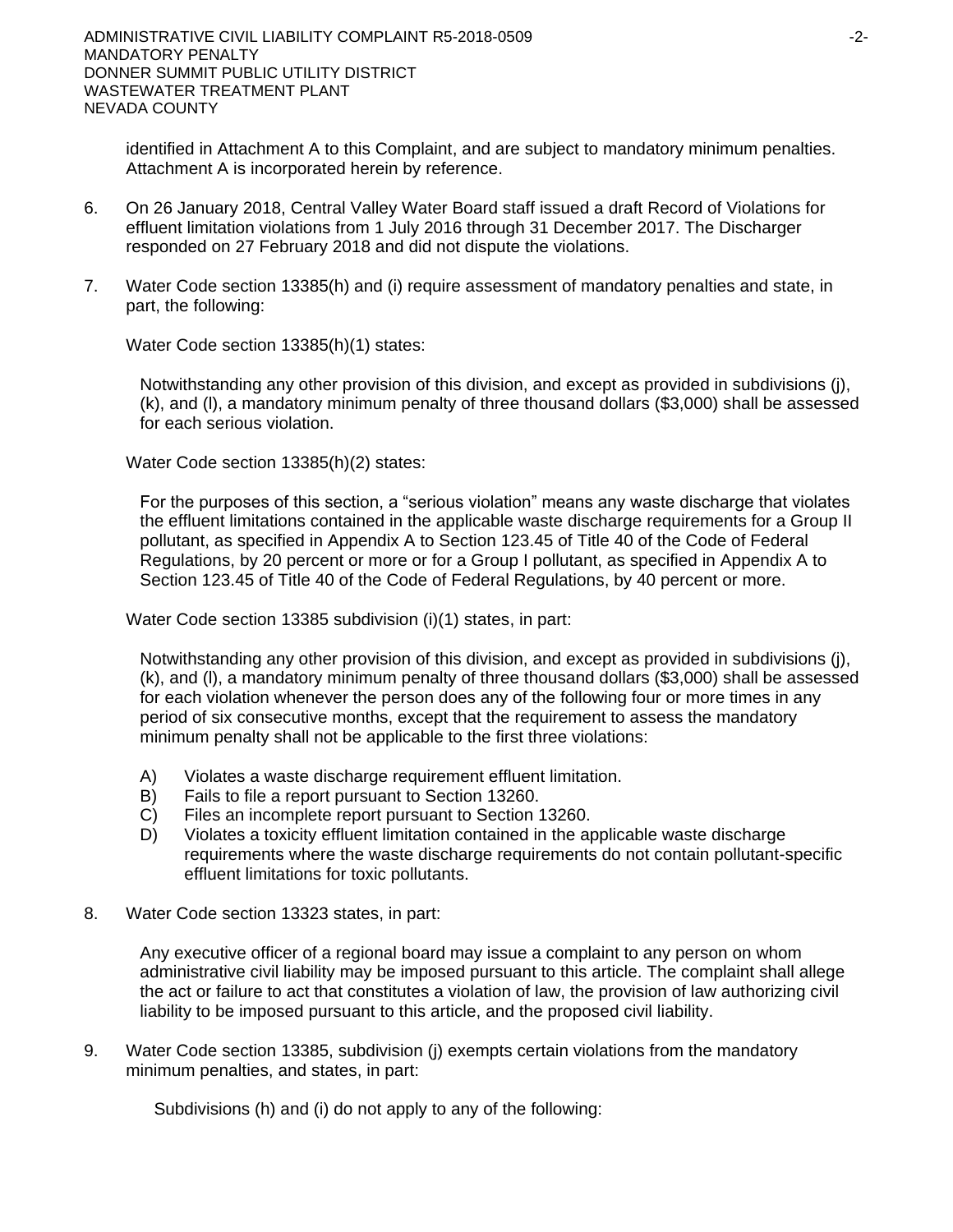- 3) A violation of an effluent limitation where the waste discharge is in compliance with either a cease and desist order issued pursuant to Section 13301 or a time schedule order issued pursuant to Section 13300 or 13308 if all of the following requirements are met:
	- C) The regional board establishes a time schedule for bringing the waste discharge into compliance with the effluent limitation that is as short as possible….For the purposes of this subdivision, the time schedule may not exceed five years in length …. The interim requirements shall include both of the following:
		- i) Effluent limitations for the pollutant or pollutants of concern.
		- ii) Actions and milestones leading to compliance with the effluent limitation
- 10. WDRs Order R5-2015-0068-01, Effluent Limitations and Discharge Specifications IV.A.1.a., include the following final effluent limitations:

| Parameter               | Units     | Average<br>Monthly | Maximum Daily |
|-------------------------|-----------|--------------------|---------------|
| Lead, Total Recoverable | $\mu$ a/L | 0.33               | 0.66          |

- 11. According to the Discharger's self-monitoring reports, the Discharger committed three (3) Group II serious violations of the above effluent limitations contained in Order R5-2015-0068-01 during the period beginning on 1 July 2016 and ending on 31 December 2017. This violation is defined as serious because the measured concentration of the Group II pollutant exceeded the maximum prescribed levels by 20 percent or more on each occasion. The mandatory minimum penalty for these serious violations is **nine thousand dollars (\$9,000)**.
- 12. The total amount of the mandatory penalties assessed for the alleged effluent violations is **nine thousand dollars (\$9,000).** As stated herein, a detailed list of the alleged effluent violations is included in Attachment A. This Complaint addresses administrative civil liability for violations that are specifically identified in Attachment A as subject to mandatory minimum penalties.
- 13. On 21 December 2015, the Executive Officer designated Andrew Altevogt, Assistant Executive Officer, as the Lead Prosecution Officer for all enforcement matters originating in the Central Valley Region. The 21 December 2015 Delegation of Authority also authorizes Andrew Altevogt to issue Administrative Civil Liability Complaints.
- 14. Issuance of this Administrative Civil Liability Complaint to enforce Water Code Division 7, Chapter 5.5 is exempt from the provisions of the California Environmental Quality Act (Pub. Resources Code section 21000 et seq.), in accordance with California Code of Regulations, title 14, section 15321(a)(2).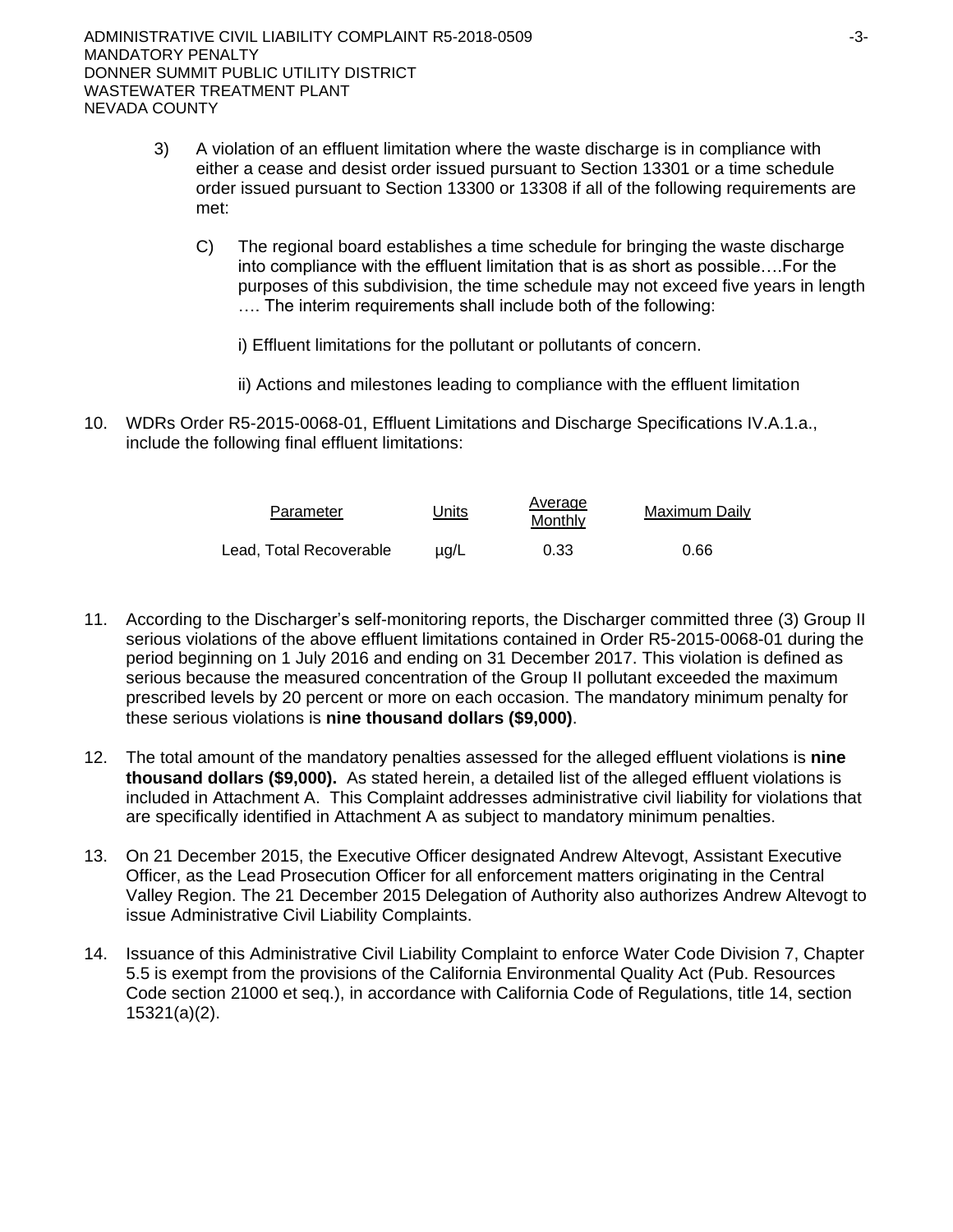# **DONNER SUMMIT PUBLIC UTILITY DISTRICT IS HEREBY GIVEN NOTICE THAT:**

- 1. The Assistant Executive Officer of the Central Valley Water Board proposes the Discharger be assessed an Administrative Civil Liability in the amount of **nine thousand dollars (\$9,000).**
- 2. A hearing on this matter will be held at the Central Valley Water Board meeting scheduled on **31 May/1 June 2018**, unless the Discharger does one of the following by **29 March 2018**:
	- a) Waives the hearing by completing the attached form (checking off the box next to Option 1 and returning it to the Central Valley Water Board. In addition, the Discharger must submit payment for the proposed civil liability of **nine thousand dollars (\$9,000)** to the State Water Board, with a copy of the check sent to the Central Valley Water Board; or
	- b) Requests to engage in settlement discussions by checking the box next to Option 2 on the attached form, and returning it to the Central Valley Water Board along with a letter describing the issues to be discussed. The Central Valley Water Board must agree to the postponement; or
	- c) Requests to delay the hearing by checking off the box next to Option 3 on the attached form, and returning it to the Central Valley Water Board along with a letter describing the length of the proposed delay and the issues to be discussed. The Central Valley Water Board must agree to the postponement.
- 3. If a hearing on this matter is held, the Central Valley Water Board will consider whether to affirm, reject, or modify the proposed Administrative Civil Liability, or whether to refer the matter to the Attorney General for recovery of judicial civil liability.
- 4. If this matter proceeds to hearing, the Assistant Executive Officer reserves the right to amend the proposed amount of civil liability to conform to the evidence presented, including but not limited to, increasing the proposed amount to account for the costs of enforcement (including staff, legal and expert witness costs) incurred after the date of the issuance of this Complaint through completion of the hearing.

Original Signed by ANDREW ALTEVOGT, Assistant Executive Officer

> 5 March 2018 DATE

Attachment A: Record of Violations